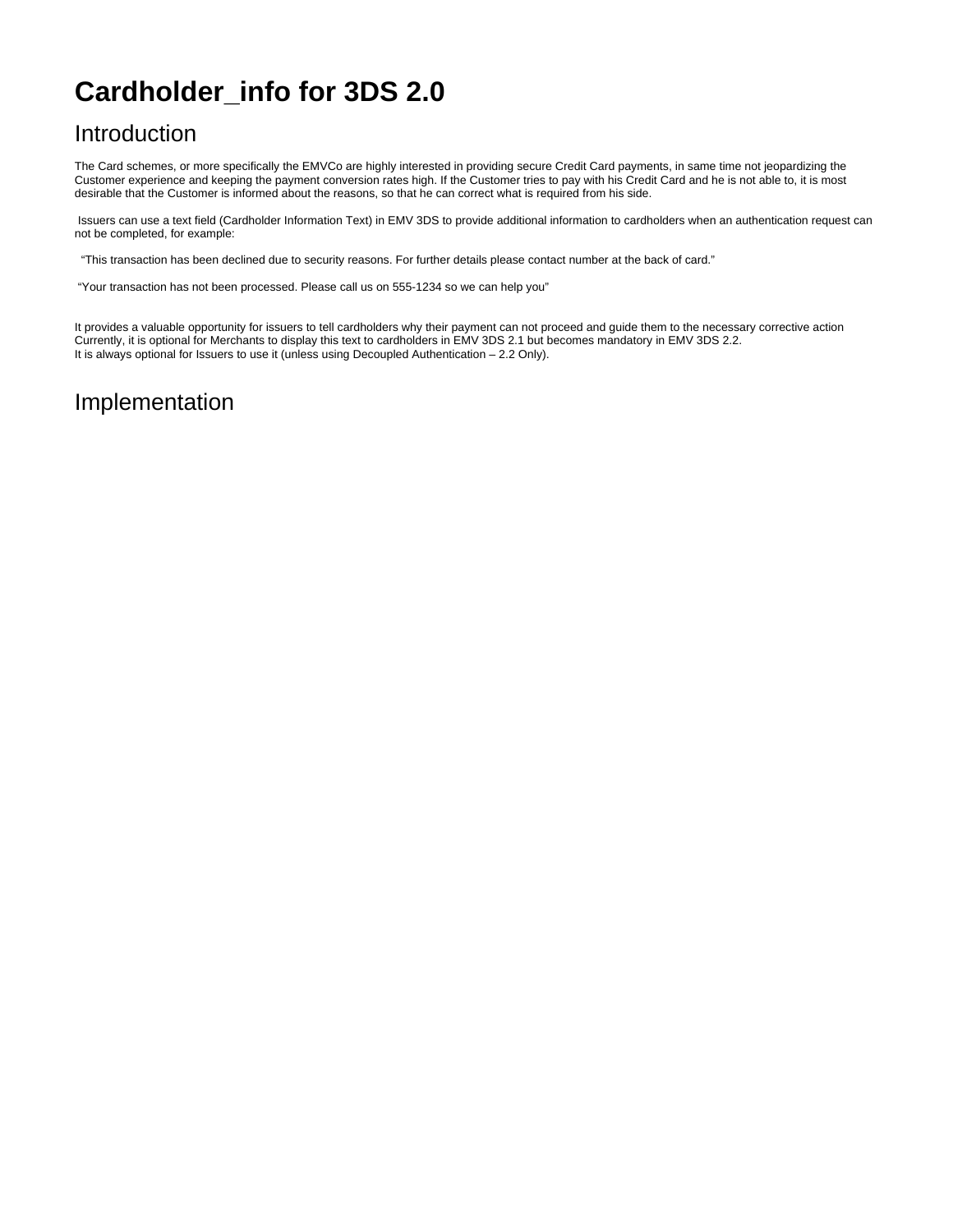

Transaction Status Notification details: [Parameter for the TransactionStatus query - Platform - PAYONE docs](https://docs.payone.com/display/PLATFORM/Parameter+for+the+TransactionStatus+query)

## Test data

| <b>VISA</b>          | <b>Mastercard</b>    | <b>AMEX</b>         | Use case                                                                         | Cardholder info                                                                                                                  |
|----------------------|----------------------|---------------------|----------------------------------------------------------------------------------|----------------------------------------------------------------------------------------------------------------------------------|
| 4532993462<br>191243 | 52272481899<br>15672 | 343111216<br>781956 | Process with 3-D Secure 2.0 *<br>No challenge, auth<br>accepted ("frictionless") | "Für künftige Zahlungen registrieren Sie Ihre Karte bitte auf unserer Webseite. Ihre<br>Zahlung wurde erfolgreich abgeschlossen" |